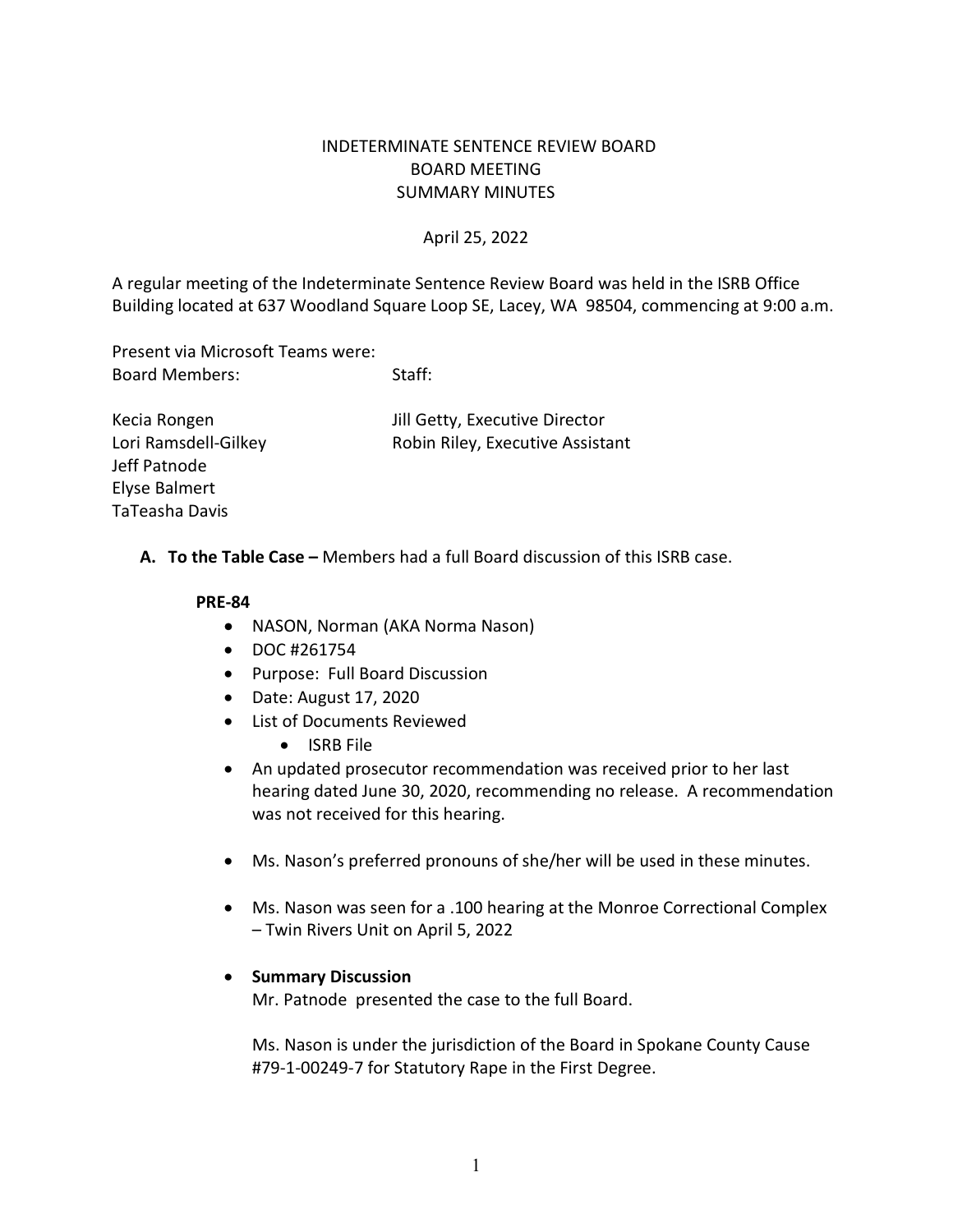The crime involved Ms. Nason approaching two male's ages five and seven as they walked to school. She took them into an alley and sexually assaulted the boys. Ms. Nason was 20 years old at the time of the crime and is currently 63 years of age.

Ms. Nason previously served on Spokane County Cause 26679 for Indecent Liberties and Spokane County Cause 26680 for Indecent Liberties. Both causes reached their statutory maximum on February 18, 1989. Both victims were unknown seven-year-old boys.

Risk assessments show Ms. Nason to be a moderate risk to re-offend sexually and a low to moderate risk to reoffend violently.

Ms. Nason continues to do well and is not a management issue. Her last serious infraction was in 2002. Her counselor reports she is always respectful in their interactions. She has had limited access to programming de to COVID restrictions. However, she appears to be using skills to manager her behavior.

#### Programming

Ms. Nason does have community support from a longtime friend in the Seattle area and she is looking to access transitional housing in Snohomish County when she is back in the community.

#### **Decision:**

The panel recommends Ms. Nason be found conditionally parolable to a Mutual Re-entry Plan (MRP) and adds 36 months to her minimum term.

- **Reasons:**
	- Ms. Nason has completed the Sex Offender Treatment and Assessment Program (SOTAP) and is reportedly using her interventions to manage her offense related arousal.
	- Ms. Nason appears to have made additional progress since the last Board hearing and the recent psychological evaluations indicate she still poses a risk but may be ready to transition to the community.
		- o In the most recent psychological evaluation by Ph. D Robtoy, dated November 21, 2021, she opines "It does however appear that Ms. Nason has gained as much from available programming, including SOTAP, as she can and is doing everything in her control to practice what she has learned. It seems likely she would continue to report her thoughts and feelings to her CCO as she does her CC. However, it is also possible that the stress of release and unstructured